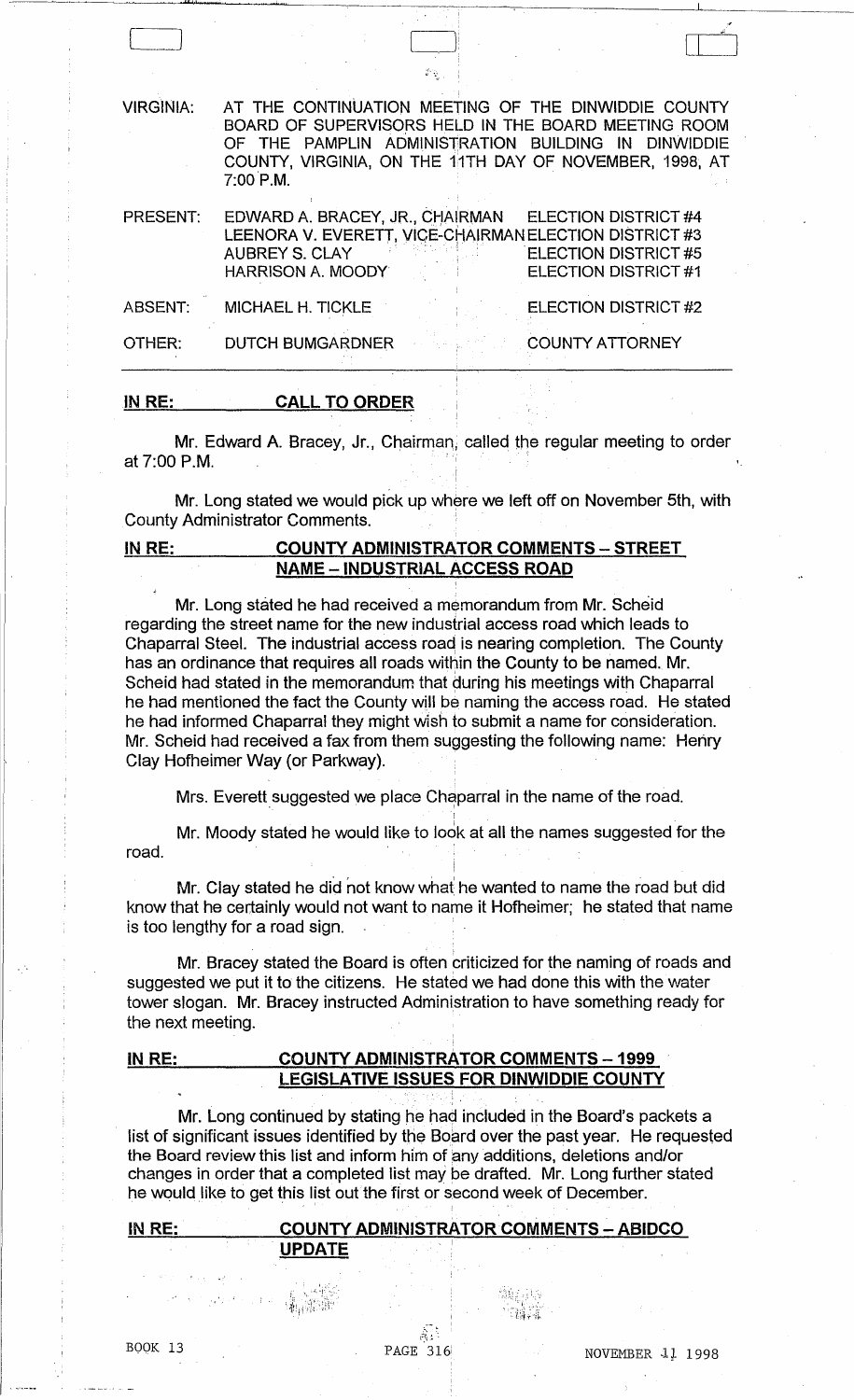Mr. Long stated he had received a memorandum from Mr. Jay Langston regarding recent activities at ABIDCO (Appomattox Basin Industrial Development Corporation). The air supply company is moving forward with their facility. This is a nice investment for the County at approximately \$16 million. Additionally, the slag company, Olympic Mill Services, is also providing an investment of approximately \$25 million. Mr. Long stated he would continue to provide the Board with information on these companies as he receives it.

Mr. Bracey requested a representative from the air supply company and slag company come before the Board to make a presentation on their proposed companies.

## IN RE: COUNTY ADMINISTRATOR COMMENTS - EASTSIDE **ELEMENTARY SCHOOL - ASBESTOS REMOVAL**

Mr. Long stated included in the Board's packet were three bids on the asbestos removal work for Eastside Elementary School. He asked Mr. Donald W. Faison, Building and Grounds Superintendent, to come forward on this issue.

Mr. Faison came forward and presented the bids as listed below.

| <b>WALKER HUDSON</b>            | \$16,950.00 |
|---------------------------------|-------------|
| WACO, INC.                      | \$32,198,00 |
| NASH CONSTRUCTION COMPANY, INC. | \$39,950.00 |

Upon motion of Mrs. Everett, seconded by Mr. Moody, Mr. Moody, Mr. Clay, Mrs. Everett, Mr. Bracey voting "aye",

BE IT RESOLVED by the Board of Supervisors of Dinwiddie County, Virginia that authorization is granted to Administration to move forward with securing a contract with Hudson Walker Construction, Inc. for asbestos removal work at Eastside Elementary School.

# IN RE: COUNTY ADMINISTRATOR COMMENTS - MINI-BLINDS - TREASURER AND COMMISSIONER OF THE REVENUE **OFFICE**

Mr. Faison continued by stating the Board would also find enclosed bids on mini-blinds for the Treasurer's Office and for one section of the windows in the Commissioner of the Revenue's Office. The bids are as follows:

WINDOWS APMALLS

|                                 | \$1,895.85 (1" RAIL)                 |
|---------------------------------|--------------------------------------|
| SOUTHERN DECORATING, INC.       | $$1,986.00$ (1 $\frac{1}{2}$ " RAIL) |
| KIRKLAND VENETIAN BLIND SERVICE | \$1,661.50                           |
| VVINUUVVO N VVALLO              | 31.220.11                            |

 $A$ <sub>22</sub> $A$ 7

Upon motion of Mr. Moody, seconded by Mr. Clay, Mr. Moody, Mr. Clay, Mrs. Everett, Mr. Bracey voting "aye",

BE IT RESOLVED by the Board of Supervisors of Dinwiddie County, Virginia that authorization is granted to Administration to move forward with securing a contract with Windows 'N' Walls for mini-blinds for the Treasurer and Commissioner of the Revenue's offices.

### IN RE: COUNTY ADMINISTRATOR COMMENTS - ELECTRICAL WORK EMS BUILDING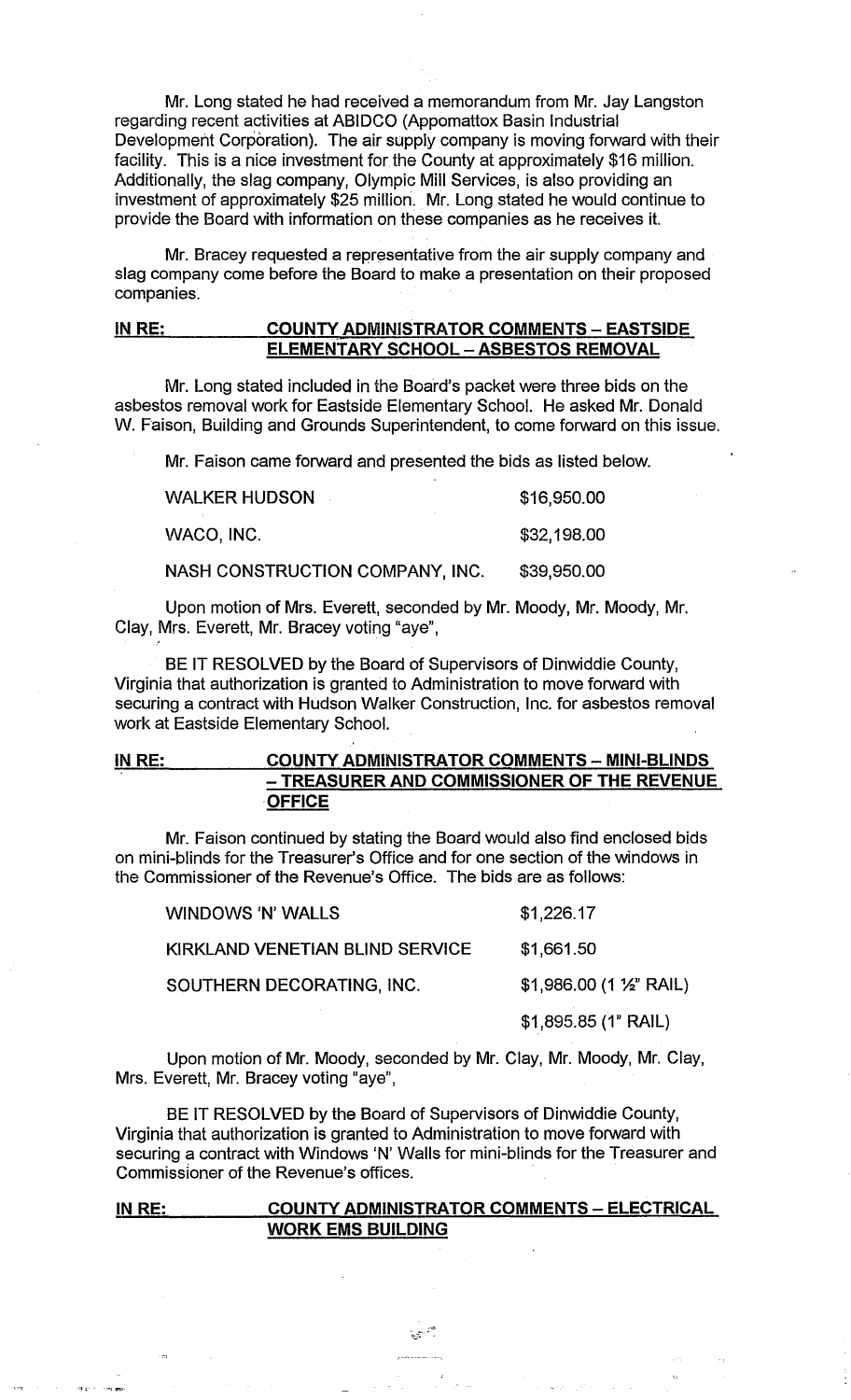Mr. Long stated the last bid is for electrical work at the EMS building located at 13509 Boydton Plank Road. The bid price is \$980.00. Mr. Faison may wish to shed some additional light on this work. '

 $\mathcal{L}$  , and  $\mathcal{L}$  . In the contribution of the contribution of the contribution of the contribution of the contribution of the contribution of the contribution of the contribution of the contribution of the contribu

, .

 $\frac{1}{\sqrt{2}}$  ,  $\frac{1}{\sqrt{2}}$  ,  $\frac{1}{\sqrt{2}}$  ,  $\frac{1}{\sqrt{2}}$  ,  $\frac{1}{\sqrt{2}}$  ,  $\frac{1}{\sqrt{2}}$  ,  $\frac{1}{\sqrt{2}}$  ,  $\frac{1}{\sqrt{2}}$ 

**.J.I.JI** 

Mr. Faison stated this bid was for circuits and electric baseboard heaters for the EMS building. After consideration it was decided to use the gas heaters purchased for the Sheriff's office instead of electric baseboard heaters. This would reduce the cost of this bid to \$470.00 for two dedicated circuits. One circuit will be for the block heater and the other will be for the space heater inside the ambulance cab.

### **IN** RE: **COUNTY ADMINISTRATOR COMMENTS - HVAC**  CONTRACT.

Mr. Long stated Mrs. Ralph and Mr. Faison had negotiated a contract for the County's HVAC services.

Mrs. Ralph stated she and Mr. Faison had met with Honeywell to negotiate a contract and the results of those negotiations are shown below:

|                 | Prev. Maint. Only | Maint., Controls & Monitoring                                     |  |
|-----------------|-------------------|-------------------------------------------------------------------|--|
|                 | Per Year          | Avg. Cost Per Year For Five Years -                               |  |
| Catlett Johnson | \$28,621          | and the condition of the<br>\$37,260<br><b>Contractor Service</b> |  |
| <b>EMC</b>      | \$25,998          | \$33,391.50                                                       |  |
| Pneutronics     | \$36,384          | \$43,980                                                          |  |
| Honeywell       | \$23,300          | \$36,200                                                          |  |

Mrs. Ralph and Mr. Faison stated their recommendation is to award the contract to Honeywell, Inc. for full service mechanical' equipment maintenance, full maintenance control system service, 24-hour per day equipment monitoring as well as control system retrofit at an annual cost of \$36,200.

Upon motion of Mr. Clay, seconded by Mrs. Everett, Mr. Moody, Mr. Clay, Mrs. Everett, Mr. Bracey voting "aye",

BE IT RESOLVED by the Board of Supervisors of Dinwiddie County, Virginia that authorization is granted for Administration to enter into a five (5) year contract with Honeywell, Inc. for full seryice mechanical equipment maintenance, full maintenance control system service, 24-hour per day equipment monitoring as well as control system retrofit at an annual average cost of \$36,200.

<u>IN RE: COURTHOUSE CONSTRUCTION – HUMIDITY SENSOR</u> **FOR RECORD ROOM** 

Mr. Faison came forward to present a recommendation to install a humidity monitor in the Record Room of the Dinwiddie County Courthouse. The scope of this work is as follows:

Install Humidity Sensor in Records Room and connect to the Andover mstall Humidity Sensor in Records Room and connect to the Andover<br>System. Program a trend log report so that a history of Humidity levels in the<br>Record Room may be kept.

Mr. Faison stated the price he received from ESI to do the above work is \$1,100.00. This price does not include programming or equipment to control the Humidity, but will allow monitoring Humidity.

"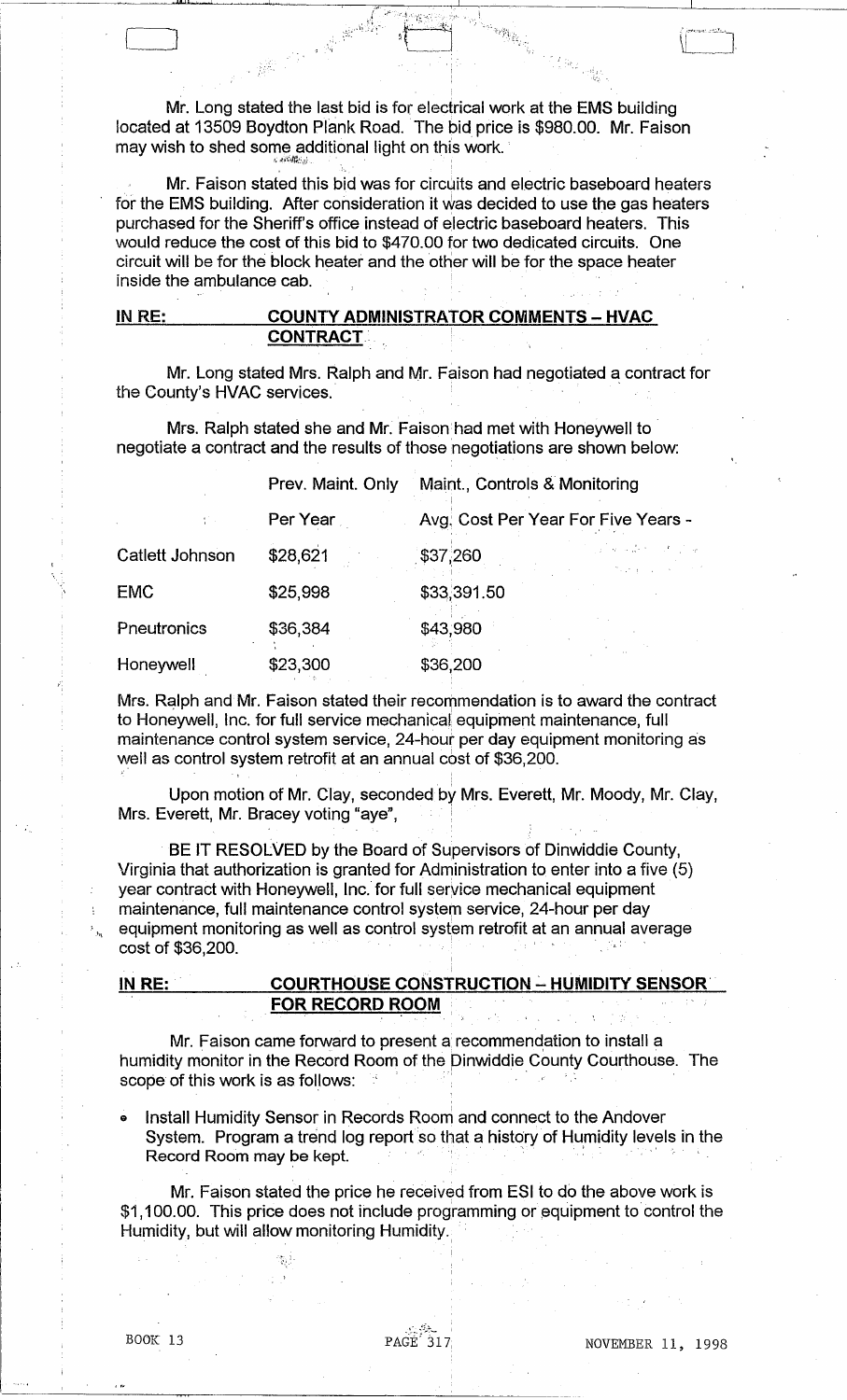Upon motion of Mrs. Everett, seconded by Mr. Moody, Mr. Moody, Mr. Clay, Mrs. Everett, Mr. Bracey voting "aye",

BE IT RESOLVED by the Board of Supervisors of Dinwiddie County, Virginia that authorization is granted to Administration to enter into a contract with ESI to install a Humidity Sensor in the Records Room and connect same to the Andover System for a cost of \$1,100.00.

## IN RE: COUNTY ADMINISTRATOR COMMENTS - LANDFILL CLOSURE - BID ACCEPTANCE

Mr. Long stated he was pleased to request Board action on accepting the low bid for the landfill closure plan. The County received twelve (12) bids with the lowest three (3) being:

| R. M. Soderquist, Inc.  | \$198,412.00 |
|-------------------------|--------------|
| Sanford Brothers, Inc.  | \$222,565.00 |
| Tharpe Excavating, Inc. | \$246,289.00 |

Mr.' Long stated he was pleased to make this recommendation because the County had budgeted \$400,000.00 for this work out of the CIP and the low bid was·\$198,412.00.

Upon motion of Mr. Moody, seconded by Mr. Clay, Mr. Moody, Mr. Clay, Mrs. Everett, Mr. Bracey voting "aye",

BE IT RESOLVED by the Board of Supervisors of Dinwiddie County, Virginia that authorization is granted for Administration to enter into a contract with R. M. Soderquist, Inc. out of Vienna, Virginia to complete the landfill closure for \$198,412.00.

## IN RE: COUNTY ADMINISTRATOR COMMENTS -AUTHORIZATION TO HIRE EMS PROVIDER

Mr. Long requested the Board's approval for the hiring of Mr. Chad Springer as an EMS provider at Step 10A, \$21,829.00 effective November 3, 1998.

Upon motion of Mr. Clay, seconded by Mr. Moody, Mr. Moody, Mr. Clay, Mrs. Everett, Mr. Bracey voting "aye",

BE IT RESOLVED by the Board of Supervisors of Dinwiddie County, Virginia that authorization is granted to hire Mr. Chad Springer as an EMS provider at Step 10A, annual salary \$21,829.00 effective November 3, 1998.

#### IN RE: BOARD MEMBER COMMENTS

Mr. Clay  $-$  no comments

Mrs. Everett - She again stated the Airport Authority would like the Board to pick a date and time that they might attend a reception, tour, briefing and flight. The Board suggested December 2<sup>nd</sup> or December 16<sup>th</sup>.

> $\sim$   $\sim$   $\sim$ *r:.·----* .~~ -~1

> > '>----

Mr. Tickle - was not present.

Mr. Moody - no comments

 $Mr.$  Bracey  $-$  no comments

#### IN RE: RECESS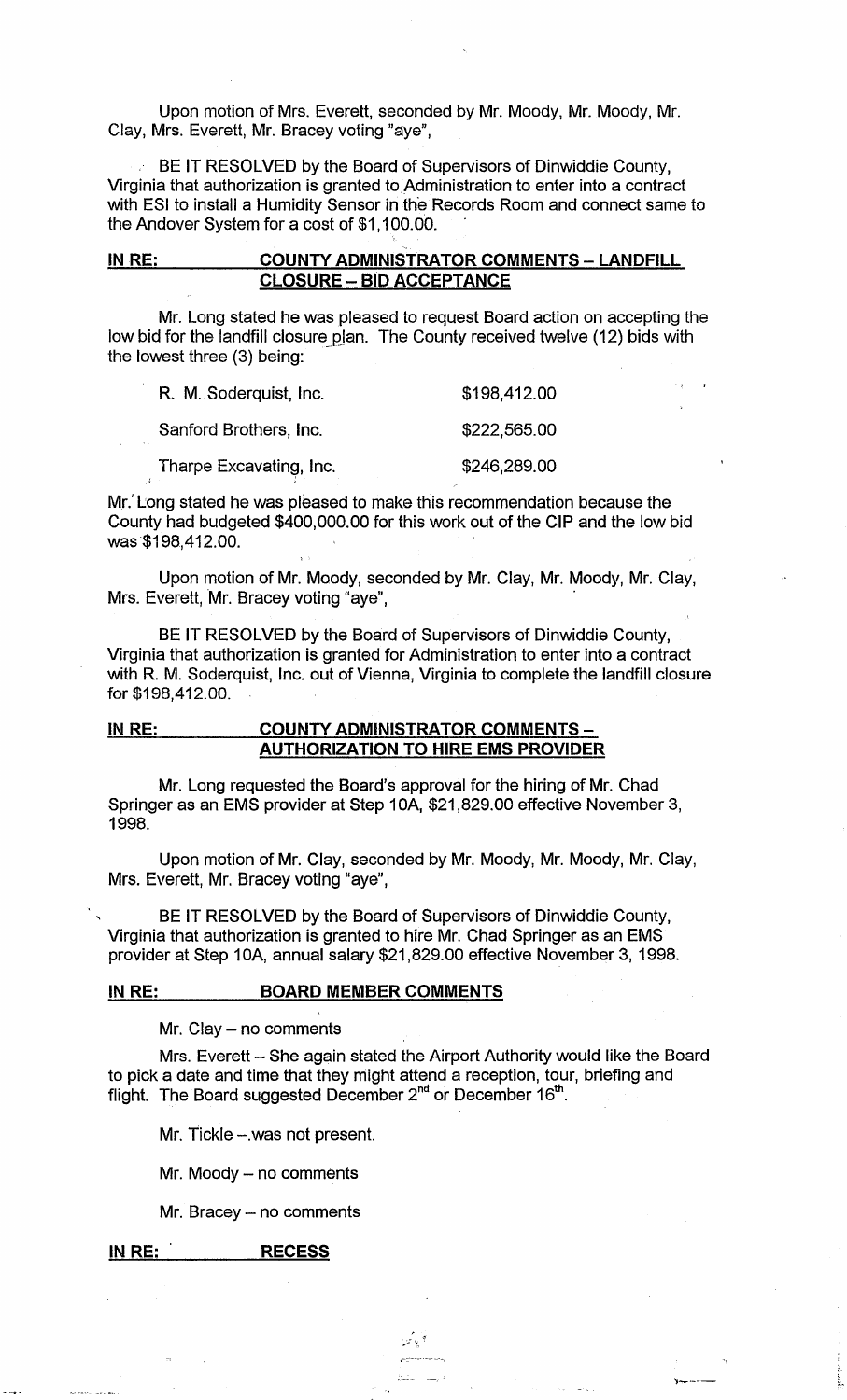Upon motion of Mrs. Everett, seconded by Mr. Clay, Mr. Moody, Mr. Clay, Mrs. Everett, Mr. Bracey voting "aye",

BE IT RESOLVED by the Board of Supervisors of Dinwiddie County, Virginia that a recess is called at 7:45 P.M. During this time, the planning commission opened their meeting and conducted the public hearing they had before the joint public hearing with the Board.

#### IN RE: **CALL BACK TO ORDER**

Mr. Bracey called the meeting back to order at 8:35 P.M.

IN RE:

# <u> JOINT PUBLIC HEARING – C-98-8 – MICHAEL MAYES</u>

Mr. Scheid presented the case C-98-8 for both the Planning Commission and the Board of Supervisors. This case was for Michael Mayes, Rohoic Woods Apartments. Mr. Mayes was requesting amendment of the original conditional use permit C-97-4. Item number 6 of that conditional use permit dealt with the side and rear set back lines; the set backs were established at 35' and what the applicant is seeking is to have the 35' reduced to 25' on the side that is immediately adjacent to Trinity Mobile Home Park and that side only.

The Planning Commission had discussion and voted on the approval of C-98-8 be recommended to the Board.

Mr. Bracey opened the Public Hearing on C-98-8. There being no citizens present wishing to speak Mr. Bracey closed the Public Hearing.

Upon motion of Mr. Moody, seconded by Mrs. Everett, Mr. Moody, Mr. Clay, Mrs. Everett, Mr. Bracey voting "aye"

BE IT ORDAINED by the Board of Supervisors of Dinwiddie County, Virginia that C-98-8, conditional use permit is hereby approved with the following condition added to the conditional use permit, " a six (6) foot temporary board fence shall be erected until permanent vegetation is planted and matures on the property line adjacent to the Trinity Mobile Home Park at which time the fence may be removed;" and

BE IT FURTHER RESOLVED by the Board of Supervisors of Dinwiddie County. Virginia that in order to assure compliance with Virginia Code Section 15.2-2286A (7), it is stated that the public purpose for which this resolution was initiated is to fulfill the requirements of public necessity, convenience, general welfare and good zoning practice.

#### IN RE:

### **CORRIDOR STUDY - ROUTE 1 - WORKSHOP**

Mr. John M. Altman, Jr., Zoning Administrator, came forward to give a brief presentation of the Route One Corridor Study. This study was done on the Northern end of the County from the Petersburg City line to the Dinwiddie area.

There was discussion from the Board of Supervisors and the Planning Commission regarding the future of Route One and ways the County can improve this area. There were numerous suggestions from the Boards. Some of these items include: redesign the gateways into the County contacting the General Assembly and VDOT for support, make the Dinwiddie area pedestrian friendly by installing sidewalks, lighting, and commercial development with a theme; save the tree lines; adopt a sunset date when everyone must be in compliance; look into adopting BOCA codes; spruce up entrances to mobile home parks on Route 1; get a business organization designated; signage issues; blanket rezoning; the need to involve businesses; concept of a

ina siya

 $\tilde{g} = \tilde{f}(\tilde{f})$  .